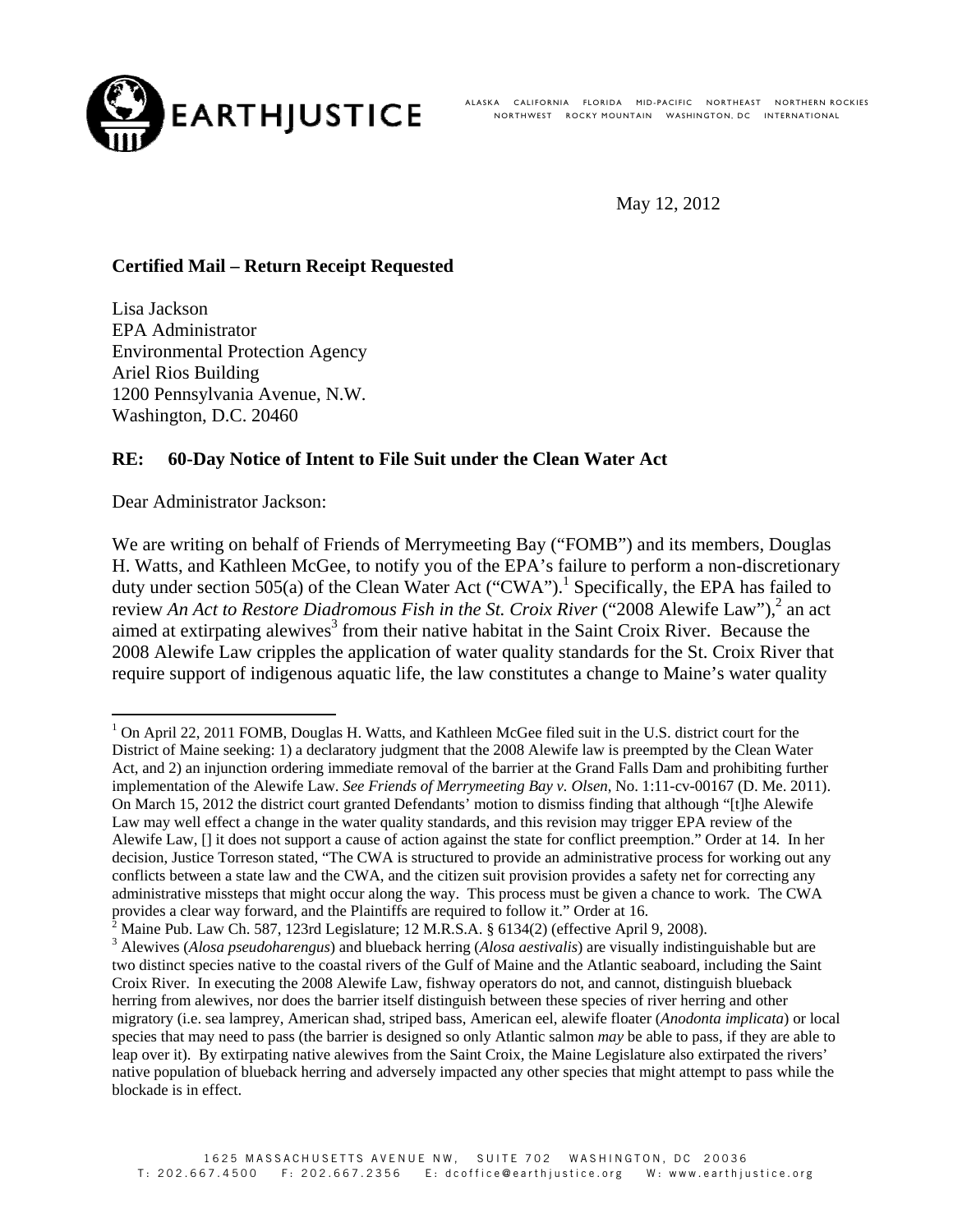standards and EPA must approve or disapprove this change to the State of Maine's water quality standards as required under section 303(c) of the CWA. *See* 16 U.S.C. § 1313(c)(2), (c)(3). This letter is provided pursuant to the 60 day notice requirement in the citizen suit provision of the CWA. *See* 33 U.S.C. § 1365(a)(2). As set forth below, FOMB, Mr. Watts, and Ms. McGee intend to file suit to obtain injunctive and declaratory relief, as well as any other appropriate relief, including recovery of attorney' fees and costs of litigation.

# **I. Statutory Background**

Congress declared that the objective of the Clean Water Act (CWA) "is to restore and maintain the chemical, physical, and biological integrity of the Nation's waters." 33 U.S.C. § 1251(a). Consistent with this objective it set a "national goal" of achieving "water quality which provides for the protection and propagation of fish, shellfish, and wildlife and provides for recreation in and on the water." 33 U.S.C. § 1251(a)(2). In order to fulfill the objective and achieve the national goals, states are required to adopt narrative and numerical water quality standards and to review them at least every three years. *See* 33 U.S.C. § 1313(c)(1), (c)(2)(A). States must submit all new and revised water quality standards to the EPA for review. 33 U.S.C. § 1313(c)(2)(A). These water quality standards must include: (1) the designated use of the waterways (e.g., the protection of aquatic life and recreational uses); (2) water quality criteria expressed as either narrative or numeric standards; and (3) an antidegradation policy that protects existing uses. *See id.* § 1313(c)(2)(A), (d)(4)(B); 40 C.F.R. § 131.10-12.

Congress set a high bar for state actions that change water quality standards or degrade water quality from an existing condition. Any change to an existing water quality standard must be consistent with the state's antidegradation policy and submitted to the EPA for review. *See* 33 U.S.C. § 1313(c)(2)(A), (d)(4)(B).<sup>4</sup> Upon review, the EPA has a non-discretionary duty to either approve or disapprove the revisions. *See id.* § 1313(c)(3). In reviewing the revised water quality standards, the EPA must consider, among other things, "whether the state has adopted criteria that protect the designated water uses" and "[w]hether the State has followed its legal procedures for revising or adopting standards." 40 C.F.R. § 131.5. If the EPA approves the revised standard, the EPA must notify the state of its approval within 60 days. *See* 33 U.S.C. § 1313(c)(3). If the EPA disapproves the standard, the EPA must notify the state of the changes required to correct the inconsistency within 90 days. *See id.* If the state fails to adopt such changes, the EPA must "promptly" promulgate new standards consistent with the CWA. *See id.* § 1313(c)(4).

In order to comply with section 303(c) of the CWA, Maine established comprehensive water quality standards and classifies each individual waterbody. Under Maine law natural lakes and ponds are classified as GPA, and freshwater rivers, brooks, and streams are classified as Class AA, A, B, or C waters. *See* 38 M.R.S.A. §§ 465, 465-A. Maine's water quality standards for each class contain: (1) a list of designated uses; (2) a set of numerical criteria (pollutant limits necessary to protect designated uses); and (3) a set of narrative criteria. *Id.* at 465(4)(A). All of Maine's waterbody classification categories contain narrative criteria which require the

<sup>&</sup>lt;u> 1989 - Johann Stein, marwolaethau a bh</u> <sup>4</sup> *See also* EPA Water Quality Handbook § 4.4.2 ("[n]o activity is allowable under the anti-degradation policy which would partially or completely eliminate any existing use whether or not that use is designated in a State's water quality standards.").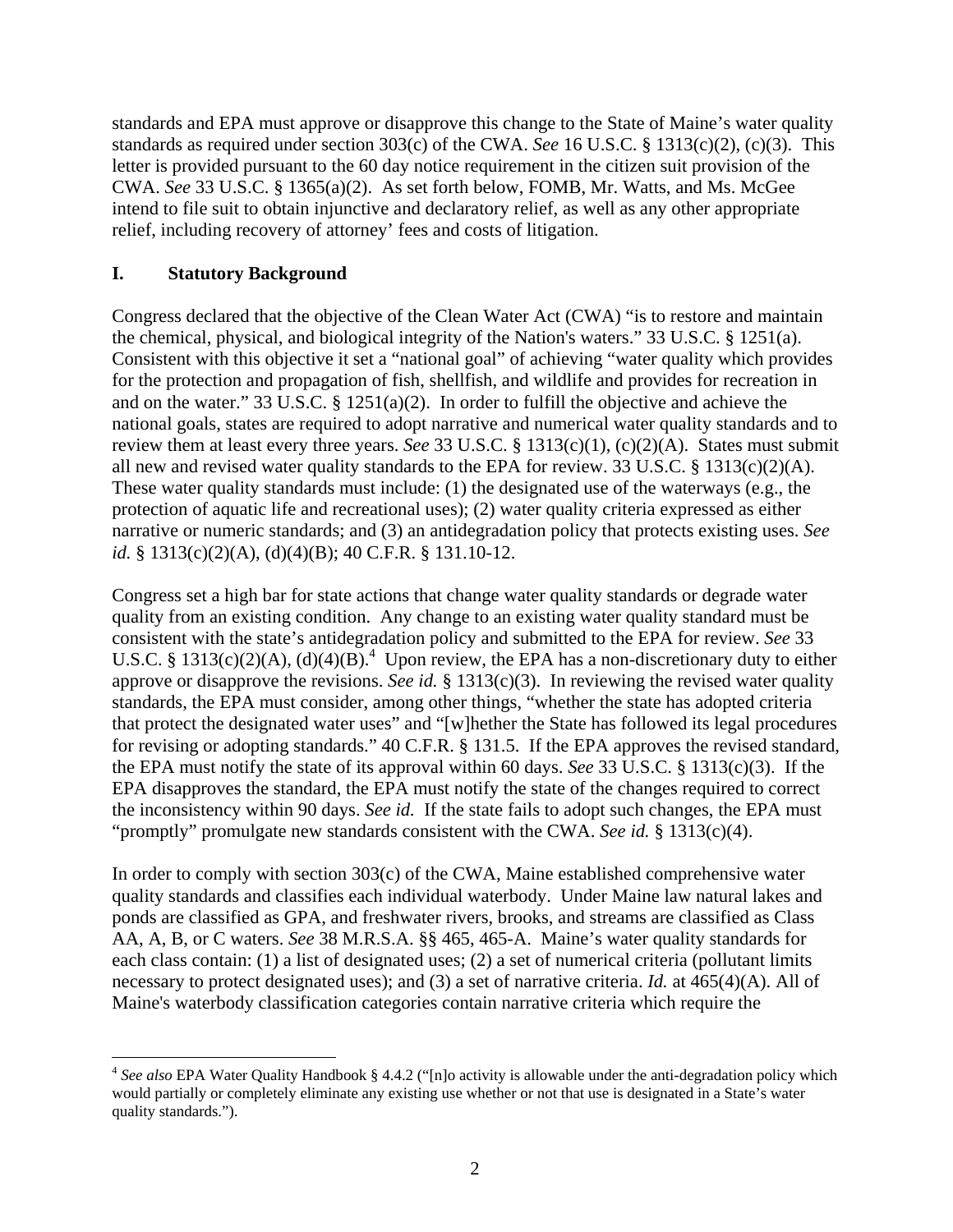waterbody be of suitable quality to support all aquatic life indigenous to that waterbody.<sup>5</sup> *See* 38 M.R.S.A. §465 and 465-A. In addition, Maine enacted an antidegradation policy which requires that "[e]xisting in-stream water uses and the level of water quality necessary to protect those existing uses must be maintained and protected." 38 M.R.S.A. § 464(4)(F)(1).

Although it must ensure compliance with the CWA, only the Maine legislature can change the classification of waters in the state, remove a designated use for a waterbody, or adopt a subcategory that requires less stringent criteria. *See* 38 M.R.S.A. § 464(2). And although the Maine Board of Environmental Protection ("BEP") can recommend the removal of a designated use or the establishment of a subcategory of the use to the legislature, it can only do so "if ... [t]he water body in question is currently attaining the designated use." 38 M.R.S.A. § 464(2-  $A)(B)(3)$ .

The 2008 Alewife Law, 12 M.R.S.A. § 6134 (effective April 9, 2008), states:

§ 6134. Alewives passage; fishways on the St. Croix River This section governs the passage of alewives on the Woodland Dam and the Grand Falls Dam located on the St. Croix River.

1. Woodland Dam. By May 1, 2008, the commissioner and the Commissioner of Inland Fisheries and Wildlife shall ensure that the fishway on the Woodland Dam is configured or operated in a manner that allows the passage of alewives.

2. Grand Falls Dam. The commissioner and the Commissioner of Inland Fisheries and Wildlife shall ensure that the fishway on the Grand Falls Dam is configured or operated in a manner that prevents the passage of alewives.

Under the Federal Power Act, the Federal Energy Regulatory Commission ("FERC") is the licensing authority for at least three dams above the Grand Falls Dam. *See* 16 U.S.C. 797(e)(in deciding whether to license, FERC "shall give equal consideration to the purposes of energy conservation, the protection, mitigation of damage to, and enhancement of, fish and wildlife (including related spawning grounds and habitat), the protection of recreational opportunities, and the preservation of other aspects of environmental quality."). The Federal Power Act also states that FERC "shall require the construction, maintenance, and operation by a licensee at its own expenses of such…fishways as may be prescribed by the Secretary of the Interior or the Secretary of Commerce." 16 U.S.C. § 811. As a prerequisite to a FERC license, the State of Maine must certify compliance with its water quality standards under § 401 of the CWA ("Section 401 Certification"). *See* 33 U.S.C. § 1341(a)(1). Once certification rights vest in a state, any conditions that the state imposes must become conditions of the federal license. *Id.* at §

<u> 1989 - Johann Stein, marwolaethau a bhann an t-Albann an t-Albann an t-Albann an t-Albann an t-Albann an t-Alb</u>

<sup>&</sup>lt;sup>5</sup> Indigenous means "supported in a reach of water or known to have been supported according to historical records compiled by State and Federal agencies or published scientific literature." 38 M.R.S.A. §466(8). Even Maine's lowest water quality standard, Class C, requires (as do AA, A, and B) there shall be no detrimental changes in the resident biological community. *See* 38 M.R.S.A. §465(C). "Detrimental changes" is defined as "no significant loss of species or excessive dominance by any species or group of species attributable to human activity." *See* 38 M.R.S.A. §466(12). The narrative water quality standard for Class GPA waters (i.e., natural lakes and ponds) states the habitat must be characterized as natural. 38 M.R.S.A. §465-A (1)(A). "Natural" is defined as "living in, or as if in, a state of nature not measurably affected by human activity." *See* 38 M.R.S.A. §466(9).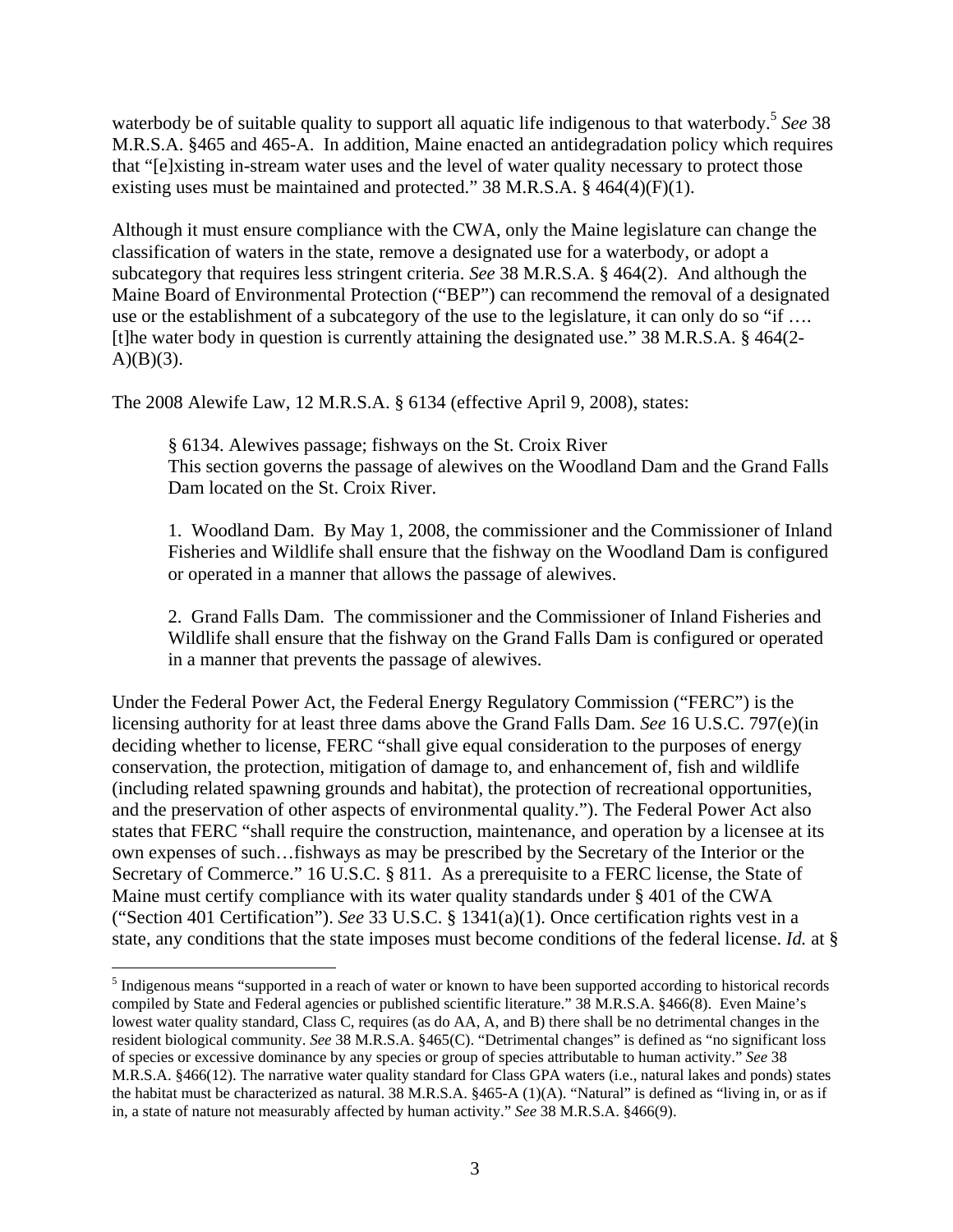1341(d); *see also id.* at § 1313 (states are authorized to establish water quality standards)*.* State agencies, such as Maine's Department of Environmental Protection ("DEP") and the Board of Environmental Protection ("BEP"), also provide consultation with FERC as part of its decisionmaking. *See* 16 U.S.C. § 803(j).

# **II. Factual Background**

Alewives<sup>6</sup> are indigenous to the Saint Croix watershed and require habitat that allows migration upstream and downstream. The main stem of the St. Croix River serves as the border between Maine and New Brunswick, Canada and it contains a number of dams that would inhibit the migration of alewives in the absence of fishways. Modern fishways constructed in 1964 on the Woodland (downstream of Grand Falls) and Grand Falls<sup>7</sup> dams, and in 1981at the Milltown dam (downstream of Woodland), greatly improved alewife and other diadromous fish passage on the St. Croix and resulted in population resurgence (between 1981 and 1987 annual alewife returns increased from 169,000 to 2,625,000). This alewife resurgence, however, coincided with a decline in the non-native smallmouth bass population in Spednic Lake, located in the headwaters of the St. Croix in Maine. Some sport fishermen raised concerns that the increased alewife population might be adversely affecting smallmouth bass (although recent scientific studies confirm the earlier conclusions of scientists that alewives in fact pose no threat to the non-native bass). As a result, alewives were blocked from Spednic Lake in May 1987 and then temporarily blocked at the Grand Falls dam in 1991. In 1995, the State of Maine enacted legislation to close both the Woodland dam and the Grand Falls fishways to migrating alewives.<sup>8</sup> After these closings, and as a direct and foreseeable result of this legislation, the St. Croix alewife population plummeted from a high of 2.6 million fish in 1987 to a low of only 900 returning adults in 2002.

Beginning in 2002, the Canadian Department of Fisheries & Oceans began trucking alewives captured in the Milltown fishway, which had not been closed in the 1995 legislation, 10 miles upstream beyond the Woodland dam where they were released to spawn. This effort allowed the St. Croix alewife population to rebound to about 12,000 in 2006 and has preserved a remnant population. In March of 2008, in response to advocacy by FOMB and others, the Maine Legislature considered legislation to overturn the 1995 state law. While the original bill would have provided restored access to all upstream alewife spawning habitat, an amended bill was passed (the 2008 Alewife Law) that opened fish passage only at the Woodland Dam and directed Maine fisheries commissioners to operate the Grand Falls fishway so as to ensure that no alewives are allowed to pass.<sup>9</sup> Thus, access to 98 percent of native alewives spawning and nursery habitat has been denied.

<sup>&</sup>lt;u> 1989 - Johann Stein, marwolaethau a bh</u>  $<sup>6</sup>$  Alewives are anadromous fish that spawn in fresh water but spend the majority of their life in salt water where they</sup> are critical components of the Atlantic coastal ecosystem. They serve as forage for numerous species of fish, birds, and mammals from the Carolinas to Maritime Canada. Atlantic coast populations have declined by more than 90% since 1985, largely as a result of (1) habitat destruction and (2) bycatch in trawl fisheries. Although some progress has been made to restore habitat and improve fish passage at dams, significant exceptions remain, enough that the species is currently being considered for listing under the Endangered Species Act. 7

 $\frac{7}{1}$  The 1916 Grand Falls Dam was built with federal funding, as was its 1964 fishway which was apportioned by Congress to the United States Fish and Wildlife Service ("USFWS") for alewife and sea-run fish passage.

<sup>&</sup>lt;sup>8</sup> See 12 M.R.S.A. § 6134.<br><sup>9</sup> See FB Envtl., Int'l Joint Comm'n, *St. Croix River: State of the Watershed Report* 18 (2008).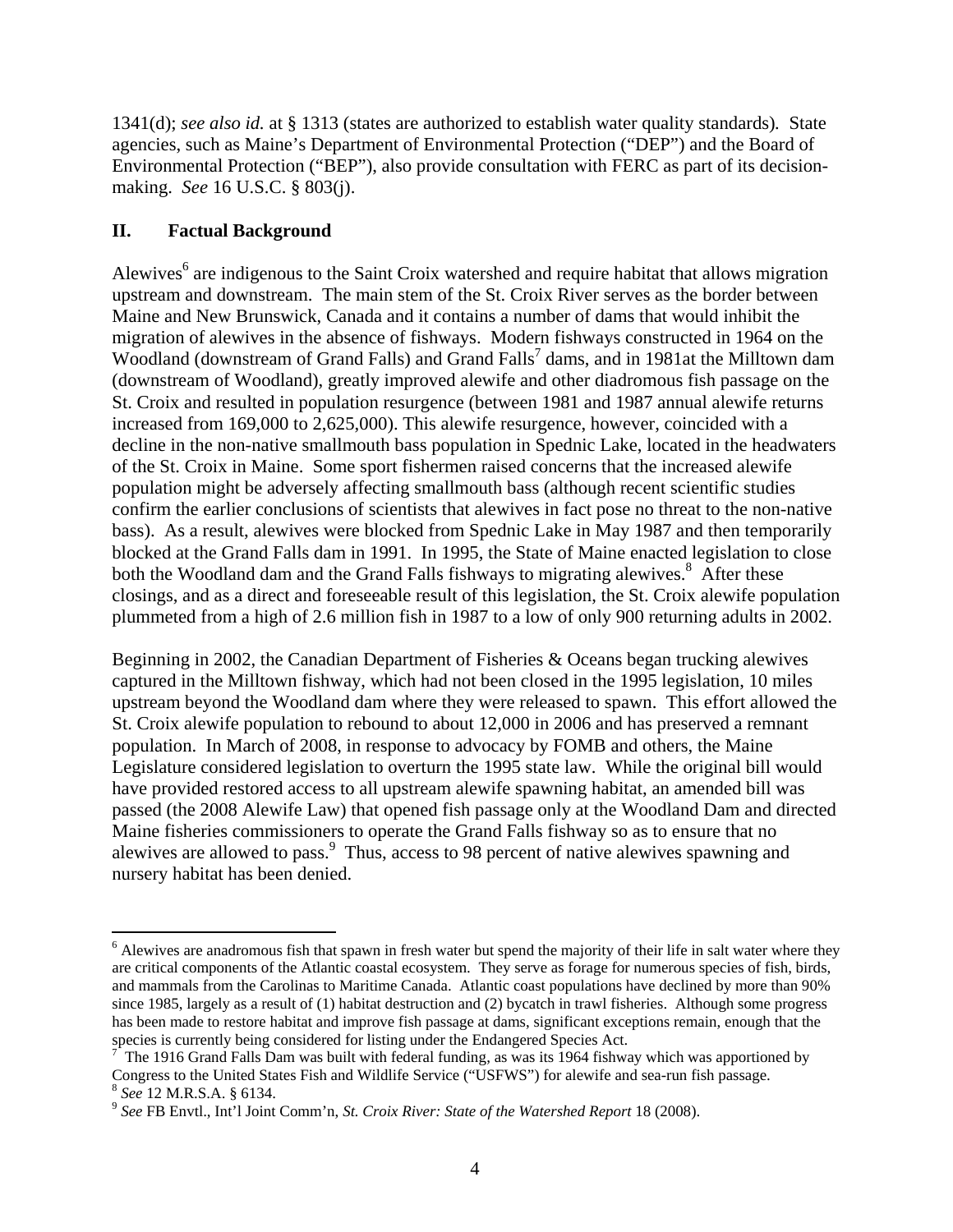Maine's water quality standards for the St. Croix River basin above the Grand Falls Dam are primarily classified as Class A, B, and GPA depending upon the particular waterbody. *See* 38 M.R.S.A. § 467(13). The narrative criteria for these pristine waters require that the habitat be characterized as natural and unimpaired. Natural is defined as "in, or as if in, a state not measurably affected by human activity." 38 M.R.S.A. § 466(9). Unimpaired is defined as "without a diminished capacity to support aquatic life." 38 M.R.S.A. § 466(11). The stringency of this standard is reinforced by the requirement that waters "must be of sufficient quality to support all aquatic species indigenous to the receiving water without detrimental changes in the resident biological community" even when there are discharges into the waters. 38 M.R.S.A. § 465(3).

Section 2 of the 2008 Alewife Law<sup>10</sup> states: "The Commissioner and the Commissioner of Inland Fisheries and Wildlife shall ensure that the fishway on the Grand Falls Dam is configured or operated in a manner that prevents the passage of alewives." 12 M.R.S.A. § 6134(2) (underline added). The Grand Falls fishway, located on the Maine side of the St. Croix River, is the only method by which native alewives can migrate from the ocean to their spawning grounds in the St. Croix River watershed. The St. Croix River above the Grand Falls dam can no longer provide suitable habitat for all indigenous aquatic species, as required by Maine's water quality standards. This represents a material change to Maine's water quality standards and the designated uses of the waterbodies in the St. Croix watershed.

Although the EPA has been on notice of this change at least since July 2010 when contacted by FOMB and its members, and was likely aware of the 2008 Alewife Law earlier, Maine has not submitted the 2008 Alewife law for review to the EPA, nor has the EPA reviewed it. Mr. Watts, a member of FOMB made his first request that the EPA review this law for compliance with the CWA on July 9, 2010. Ed Friedman, President of FOMB, made a similar request of the EPA on July 19, 2010.<sup>11</sup> In its response, an EPA Region 1 staff member stated that a formal response would arrive in the "near future."<sup>12</sup> On November 8, 2010, Mr. Watts sought input for a second time on the issue of whether the 2008 Alewife Law had the effect of amending Maine's water quality standards and the legally designated uses of the St. Croix River. This time he was told by Ron Fein, legal counsel for Region 1 EPA, by email that the "EPA does not view 12 MRS 6134 as a water quality revision."13 In response, FOMB and other concerned citizens filed suit in the federal district court for the District of Maine on a federal pre-emption claim, referenced in footnote 1. Late in 2011, during the district courts' consideration of the federal pre-emption lawsuit, the parties were notified by Region 1 EPA that it intended to take a "fresh look" at the question.<sup>14</sup> However, in an email to counsel for both parties dated January 10, 2012, legal

<u> 1989 - Johann Stein, marwolaethau a bh</u>

<sup>&</sup>lt;sup>10</sup> The 2008 Alewife Law is implemented by installing a "stop log" at the Grand Falls Dam which blocks access to the fishway during a three month period of time beginning April 1st of each year when alewives seek to migrate upstream. See *Memorandum of Understanding blocking access of sea-run alewives into the Grand Falls Flowage at the Grand Falls Dam fishway: A joint agreement of the State of Maine Department of Inland Fisheries and Wildlife,* 

the State of Maine Department of Marine Resources Bureau of Sea-Run Fisheries and Habitats, and Domtar (2010).<br><sup>11</sup> See July 19, 2010 Letter from Ed Friedman to Mr. Curt Spaulding.<br><sup>12</sup> See August 9, 2010 Letter from Steph

<sup>&</sup>lt;sup>14</sup> See Friends of Merrymeeting Bay v. Olsen, No. 1:11-cv-00167 (D. Me. 2011), Doc. No. 29 (Report of Telephone Conference), filed Dec. 21, 2011.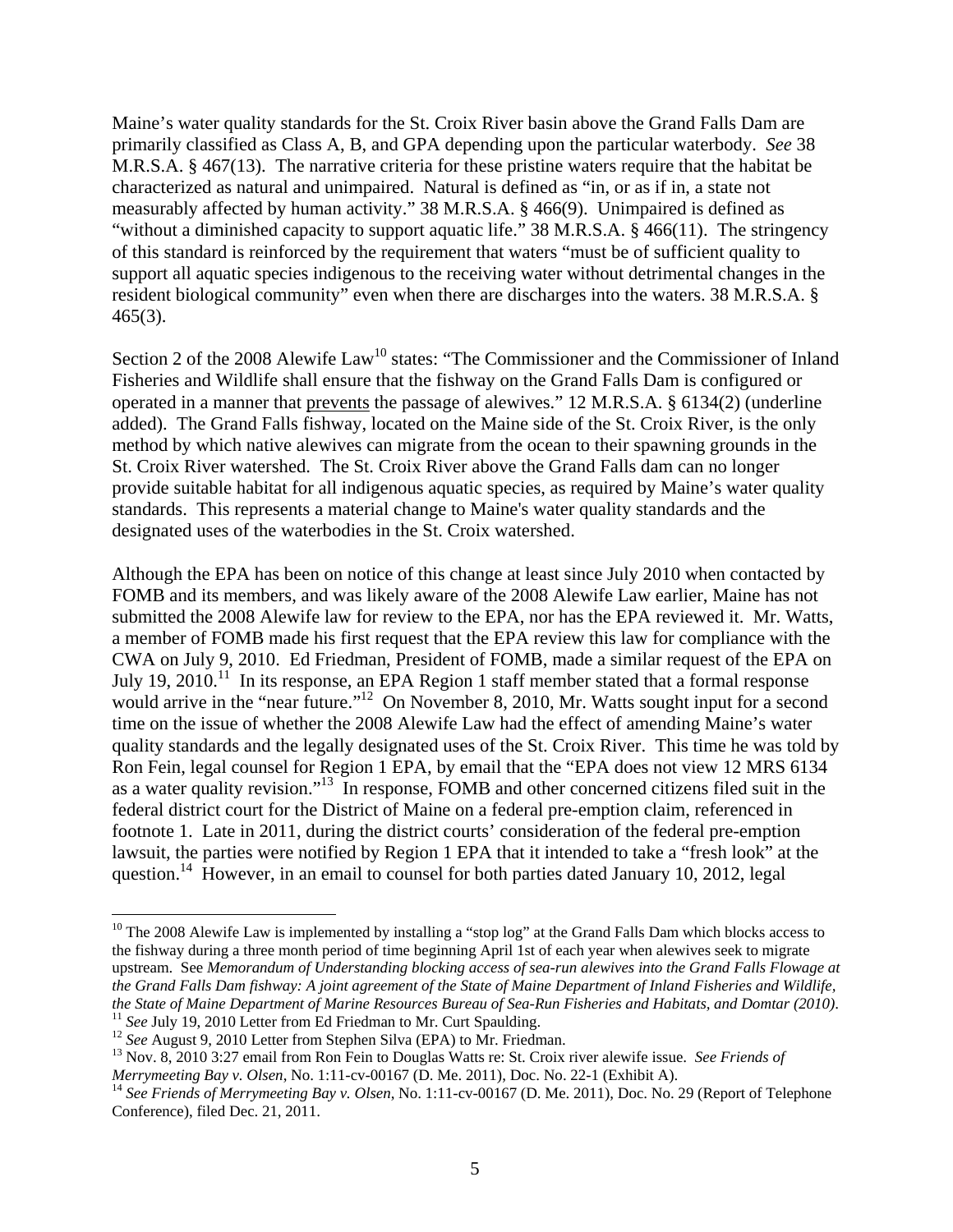counsel for Region 1 EPA stated: "the agency has no formal administrative process or timeline involved for reviewing or responding to the [an earlier] NOI. We do not anticipate reaching any final conclusions in the near future." The NOI referred to in Mr. Fein's email was a 60-day NOI, filed separately on July 29, 2011, by the Conservation Law Foundation for EPA's failure to review the 2008 Alewife Law under its nondiscretionary duties. To date, the EPA has failed to review the 2008 Alewife Law and has not indicated whether it intends to review it.

There are three federally licensed storage dams on the St. Croix River directly above the Grand Falls Dam - West Grand Lake (FERC No. 2618); Spednic Lake (FERC No. 2492) and East Grand Lake (FERC No. 2660). All three of these storage dams are undergoing FERC relicensing and subject to Sect. 401 water quality certification by the State of Maine. *See* http://www.ferc.gov/industries/hydropower.asp; *see also* Letter of MDEP to FERC (March 14, 2011); Comment letter of Douglas H. Watts to MDEP (Jan. 11, 2011). All Section 401 Certifications must comply with applicable provisions of the CWA and with Maine's state water quality standards (which as outlined above require that the waters support all indigenous species, thus passage above the dam would be a necessary "condition" of the license). *See* 16 U.S.C. § 1341(a)(2).

### **III. The 2008 Alewife Law Changed Maine's Water Quality Standards**

By passing the 2008 Alewife Law - explicitly aimed at preventing alewives (a naturally occurring species) from accessing 98 percent of their natural habitat in the St. Croix River - the Maine legislature has intentionally and effectively removed existing and designated uses of the watershed above the Grand Falls dam for habitat, recreation, and fishing for alewives. Whereas Maine's designated uses for the St. Croix River require water quality conditions that support the actual presence of native alewives, the 2008 Alewife Law makes it impossible for that designated use to be present. These changes in the water quality standards have: 1) downgraded that section of the St. Croix River above the dam that still has the capacity to support alewives but because of blocked passage the alewives cannot access that habitat; and 2) altered the naturally occurring, physical characteristics of the river above the dam by blocking alewife migration. These changes result in a *de facto* change in Maine's water quality standards. *See Miccosukee Tribe of Indians of Fla. v. United States*, 1998 WL 1805539, at \*16 (S.D. Fla. Sept. 14, 1998) (finding a Florida law that created an exemption from state water quality standards created a *de facto* change in water quality standards); *Miccosukee Tribe of Indians of Fla. v. United States*, 2008 WL 2967654, at \*12 (S.D. Fla. July 29, 2008).

These changes are inconsistent with settled law regarding the meaning and intent of Maine's water quality classification program as it applies to native, indigenous fish. In 1991 the Supreme Judicial Court of Maine held that Maine's narrative criteria, 38 M.R.S.A. § 465, requiring waters "of sufficient quality to support all indigenous fish species," are an integral part of its water quality standards. *See Bangor Hydro-Electric v. Maine BEP*, 595 A.2d 438, 442-43 (Me. 1991). The Court also concluded that "suitable for designated uses" means that if the designated uses aren't already present, the Legislature intended the quality of the water to be enhanced so that the designated uses will actually be present in the future. *See id.* In 2005, the Court opined on the meaning of water quality standards as they apply to native alewives and other sea-run fish at five impassable dams owned by the S.D. Warren Company. *See S.D. Warren v. Maine BEP*, 868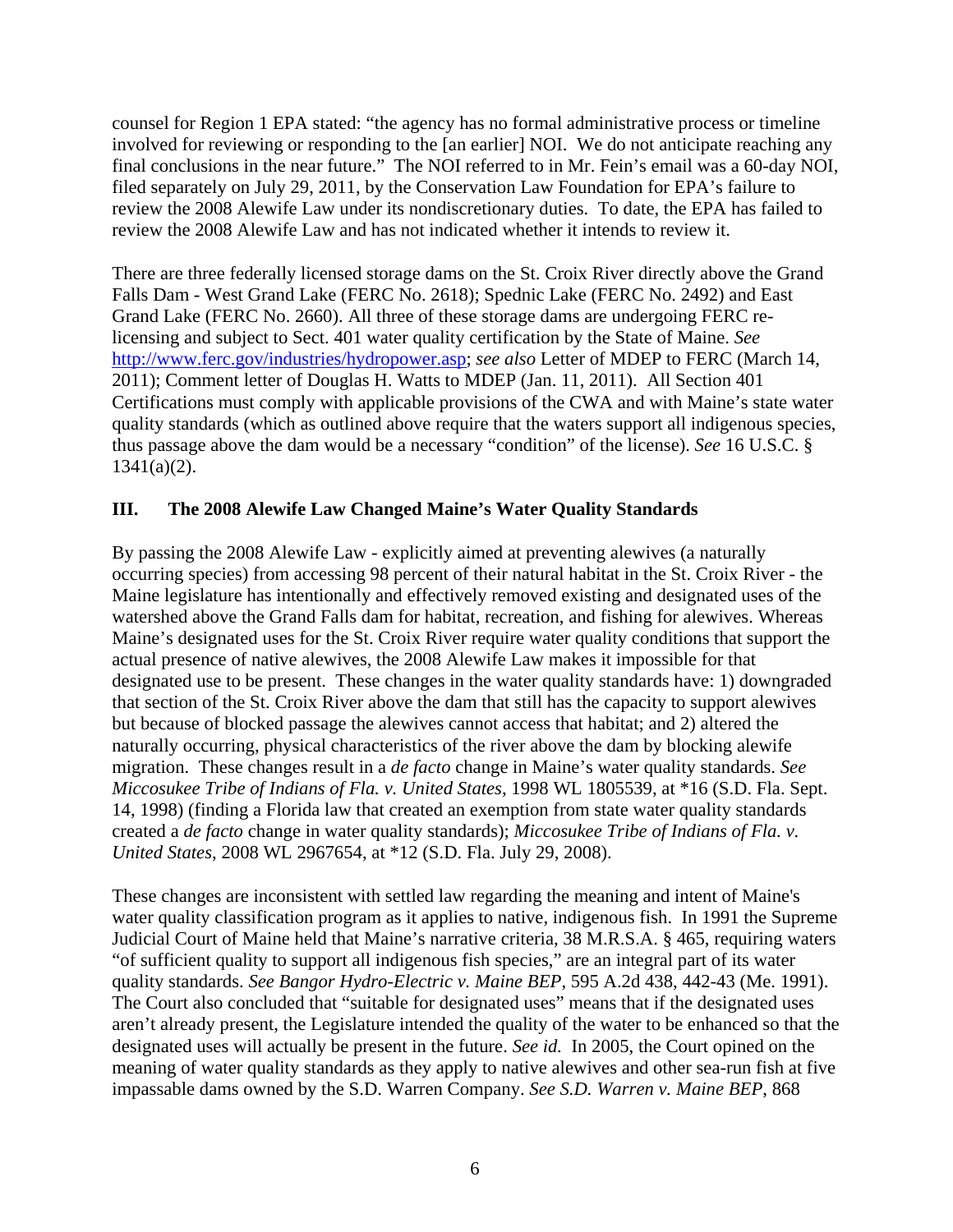A.2d 210 (Me. 2005), *affirmed* 547 U.S. 370 (2006). S.D. Warren argued during its appeal of a BEP ruling that: 1) Maine's Class GPA, A, B and C standards for indigenous fish and fish habitat are deemed met even if the indigenous fish in question cannot live in the receiving waters above the dam due to lack of passage at the dam (so long as the waters *could* support them if they had access); and 2) the designated use requirement is met so long as the waters above the dam are suitable to support *any* fish species. This was in response to BEP's ruling that the statute does not say that "some" of the waters be suitable for the designated uses or that "some" of the aquatic species indigenous to the waters be supported or that "some" of the habitat must be unimpaired or natural. On the contrary, the terms receiving water and habitat were unqualified and the statute specifically stated that the water quality must be such as to support "all" indigenous aquatic species. *See BEP, In the Matter of S.D. Warren Company Presumpscot River Hydro Projects Water Quality Certification, Findings of Fact and Order on Appeal, p. 9 (October 2, 2003).* The Court ruled in BEP's favor on this issue holding that BEP's interpretation of the CWA was entitled to great deference. *See S.D. Warren*, 868 A.2d at 214. These same water quality standards (Class GPA, A, B, and C) are assigned to the waterbodies in the St. Croix River above the Grand Falls Dam – thus, any application of the 2008 Alewife Law which prevents passage for all indigenous fish creates new water quality standards that have not been reviewed by EPA.

#### 1. The 2008 Alewife Law Created a Less Protective Sub-Category of Designated Uses

Under the CWA, States must designate uses of all the waterbodies within their borders. *See* 33 U.S.C. § 1313 (2001). Maine adopted water quality standards for the St. Croix River basin above the Grand Falls Dam that were approved by the EPA. *See* 38 M.R.S.A. § 467(13). Maine's water quality classification standards require that they be suitable as fish habitat for all indigenous aquatic species. *See id.* § 465(2); 465-A. Once a designated use is established as a state water quality standard (and approved by the EPA), a less protective "sub-category" of that use may not be created in that specific waterbody unless and until a Use Attainability Analysis ("UAA") is performed and its conclusion approved by EPA. *See* 40 C.F.R. §§ 131.10(g)-(j). Further, if a designated use is an existing use (as defined in 40 C.F.R. §131.3) for a particular water body, the existing use cannot be removed unless a use requiring more stringent criteria is added. *See* 40 C.F.R. §131.10(g), (h).<sup>15</sup>

Native alewives are indigenous to virtually the entire St. Croix River watershed and are an "existing instream use" of the River under Maine's anti-degradation provision that must be "protected and maintained." 38 M.R.S.A. § 464(4)(F)(1). The Grand Falls Dam blocks native alewife access to 98 percent of their spawning habitat and thus the intent and effect of the law is to carve out a sub-category of designated uses within Maine's water quality standards specific to

<u> 1989 - Johann Stein, marwolaethau a bh</u>

<sup>&</sup>lt;sup>15</sup> In addition, the EPA's Water Quality Handbook, § 2.7.3, states: "[a] State may change activities within a specific use category but may not change to a use that requires less stringent criteria, unless the State can demonstrate that the designated use cannot be attained."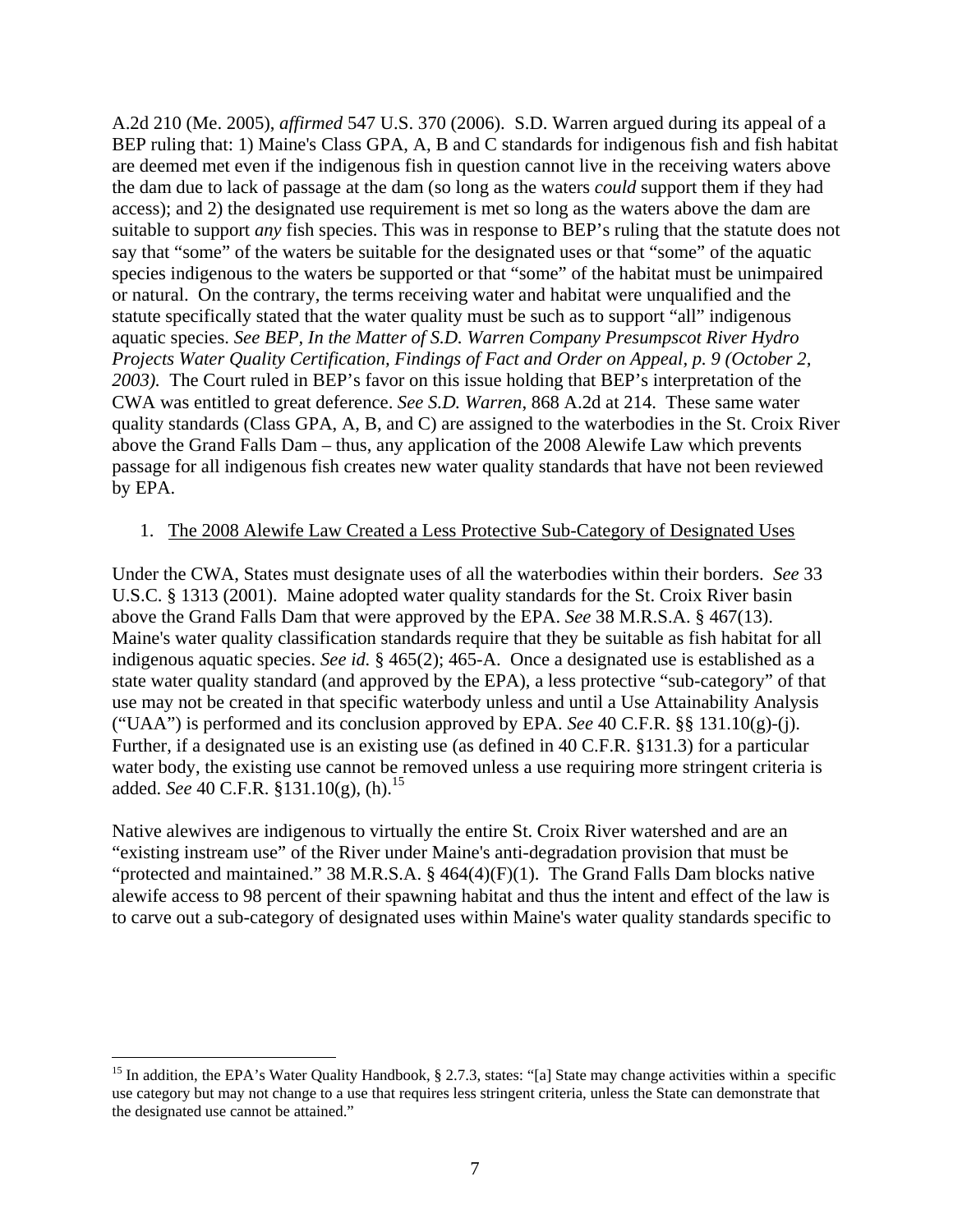the Saint Croix watershed that specifically excludes protection for the native alewives.<sup>16</sup>

# 2. Maine Failed to Conduct a UAA

The CWA requires that prior to a state legislature creating a new sub-category of designated uses with less stringent criteria, a UAA must be conducted by the state and submitted to the EPA for review and approval. A UAA is the mandatory federal process through which water quality standards may be relaxed for a specific waterbody but only if attainment of the standards is not feasible. *See* 40 C.F.R. § 131.10(g)-(j). For instance, if "habitat for fish and other aquatic life" is a designated use of a particular waterbody in an EPA approved state water quality standard, that designated use cannot lawfully be removed from the standards, or weakened through the creation of a less protective sub-category of that use or classification, without complying with the UAA process and receiving EPA approval. UAA's cannot be used to remove an existing use of a waterbody; their purpose is to show why a legally designated use cannot be achieved. 40 CFR §  $131.10(g)$ , (h); 38 M.R.S.A. § 464(2-A)(D) ("A finding by the board that attainment of a designated use is not feasible must be supported by a demonstration that the conditions of 40 Code of Federal Regulations 131.10(g) are met."). Maine failed to conduct a UAA prior to making these legislative changes and failed to submit its UAA to the EPA for review and approval.17 *See FPL Energy Me. Hydro LLC v. Dept. of Envtl. Prot.*, 926 A.2d 1197, 1204 (Me. 2007) (Maine could not apply a less stringent standard for hydropower impoundments than the EPA-approved Class C standard without conducting a UAA and obtaining EPA approval).<sup>18</sup>

# 3. The 2008 Alewife Law Violated Maine's Anti-Degradation Provision

The CWA requires all states, including Maine, to include an antidegradation clause in their state water quality statutes. *See* 38 M.R.S.A. § 464(4)(F)(1); 40 C.F.R. § 131.12. Maine included an antidegradation clause in its general water quality standards which the EPA approved:

The antidegradation policy of the State is governed by the following provisions. (1) Existing instream water uses and the level of water quality necessary to protect those existing uses must be maintained and protected. Existing in-stream water uses are those

<sup>&</sup>lt;u> 1989 - Johann Stein, marwolaethau a bh</u> <sup>16</sup> Maine avoided its duty to submit this change to the EPA, among other ways, by placing the 2008 Alewife Law in a section of the statute reserved to describing the duties of its state Fisheries Commissioners (Title 12), rather than the section devoted to water quality standards (Title 38). This novel placement does not relieve the State of Maine or the EPA from its mandatory duties under the CWA. If this were true, states could materially amend and change their water quality standards at will to avoid EPA review of these changes simply by placing them into a section of law separate from their water quality standards.

 $17$  Even if Maine had performed a UAA, the EPA could not have approved the change because: (1) the waters above the Grand Falls dam fully attained their designated use as habitat for alewives decades prior to the passage of the 2008 Alewife Law and would do so again but for the actions by the State; and (2) the elimination of alewives and their habitat as an existing and designated use of these waters would violate Class C standards, the minimum allowed by the CWA, because the waters would no longer be suitable habitat for all indigenous fish. *See* 38 M.R.S.A. § 465(4).

<sup>&</sup>lt;sup>18</sup> EPA may not approve the removal of a designated use or the application of less stringent criteria unless the State demonstrates that "attaining the designated use is not feasible" as a result of one or more of six factors. *See* 40 C.F.R. §  $131.10(g)(1)–(6)$ . If EPA were to require Maine to conduct a UAA for the St. Croix, the State would be unable to show that the Class A standards ("aquatic life…shall be as naturally occurs") are unattainable. By unblocking the Grand Falls Dam and allowing for fish passage, the designated uses of the River would be attained.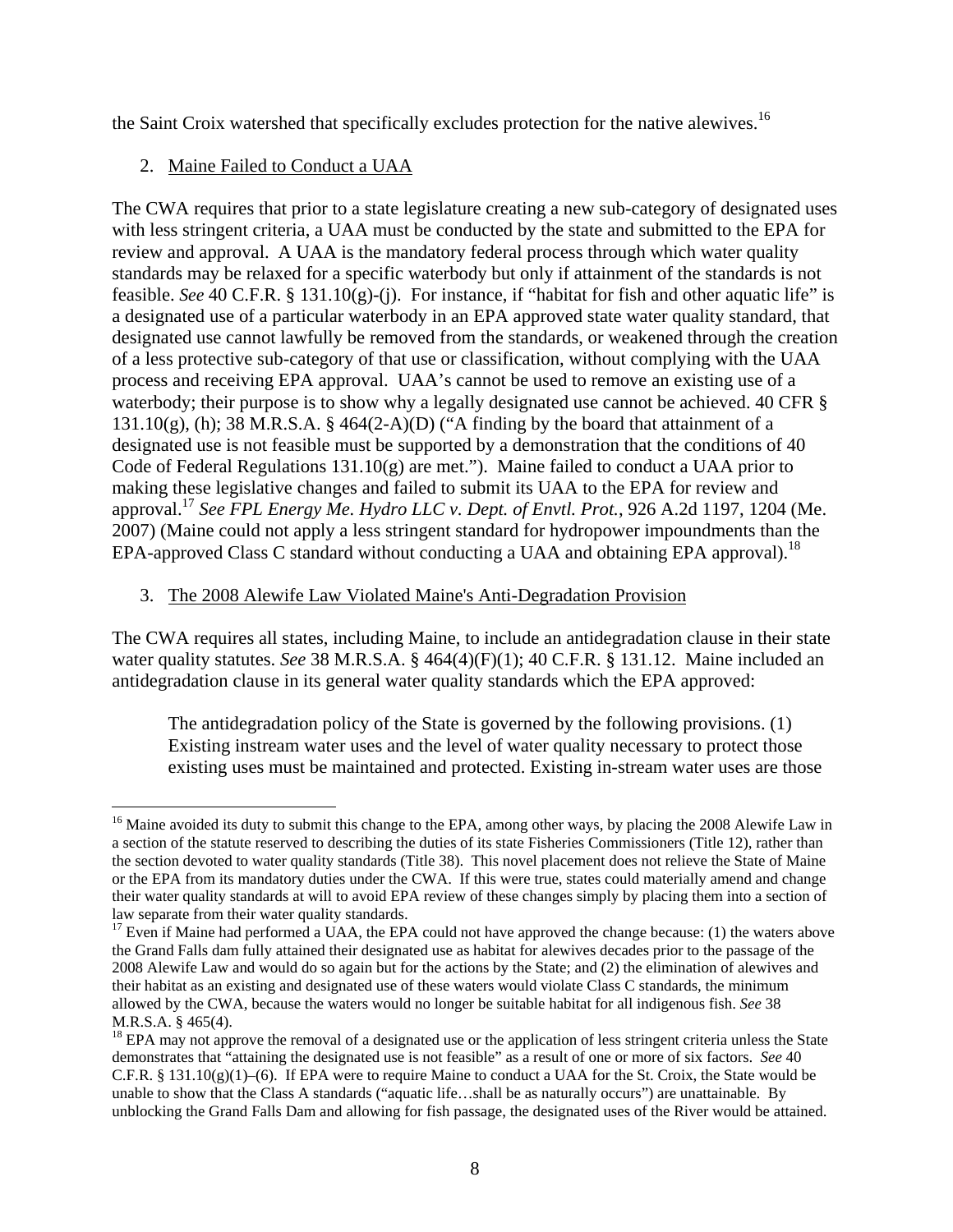uses which have actually occurred on or after November 28, 1975, in or on a water body whether or not the uses are included in the standard for classification of the particular water body. Determinations of what constitutes an existing in-stream water use on a particular water body must be made on a case by- case basis by the department.

38 M.R.S.A. §464(4)(F)(1). EPA guidelines define an existing use:

 [a]n 'existing use' can be established by demonstrating that: fishing, swimming, or other uses have actually occurred since November 28, 1975; or that the water quality is suitable to allow the use to be attained -- unless there: are physical problems, such as substrate or flow that prevent the use from being attained.

### EPA interpretive guidelines available at:

http://water.epa.gov/scitech/guidance/standards/upload/2006\_12\_01\_standards\_existinguseinterp ret.pdf; *See also* 40 C.F.R. § 131.3(e). Further, the US EPA Water Quality Handbook at Section 4.4.2 states:

"No activity is allowable under the antidegradation policy which would partially or completely eliminate any existing use whether or not that use is designated in a State's water quality standards ... Water quality should be such that it results in no mortality and no significant growth or reproductive impairment of resident species. Any lowering of water quality below this full level of protection is not allowed."

Native alewives in the Saint Croix River watershed are an "existing in-stream use" under Maine's anti-degradation provision, as they are well documented to have lived throughout the Saint Croix River watershed on and after Nov. 28, 1975. Maine is not licensed to create physical problems that prevent an existing use from being maintained. *Compare* 40 C.F.R. § 131.12(a)(1), above. The express purpose and effect of the 2008 Alewife Law has been to eliminate this species from its native and existing habitat in the waterbodies of the Saint Croix River which it has occupied on and after Nov. 28, 1975, by mandating the installation of a physical problem that prevents an existing use from being maintained. As a result, it has violated Maine's antidegradation provision with respect to the Saint Croix River watershed. Even if the EPA were now to belatedly review these legislative changes they would have to be invalidated because they fail to comply with the CWA's mandatory state anti-degradation provisions and the requirement that existing uses be maintained and protected.

# **IV. The EPA Failed to Perform a Non-discretionary Duty Required by the CWA**

Under the CWA, Maine must submit any material changes to its water quality standards and designated uses to the EPA for approval within 30 days of their enactment. *See* 33 U.S.C. § 1313(c). Although the states promulgate water quality standards, the EPA has a duty to ensure that new and revised standards contain the designated uses of the waters involved and water quality criteria to maintain those uses. 33 U.S.C. 1313(c). The EPA's duty to review revised water quality standards is non-discretionary. *See Northwest Envt'l Advocates v. EPA,* 2012 WL 653757, \*8 (9th Cir. 2012) (concluding that the EPA's construction of the statute regarding its non-discretionary duty to review water quality standards was not permissible stating: "[t]he EPA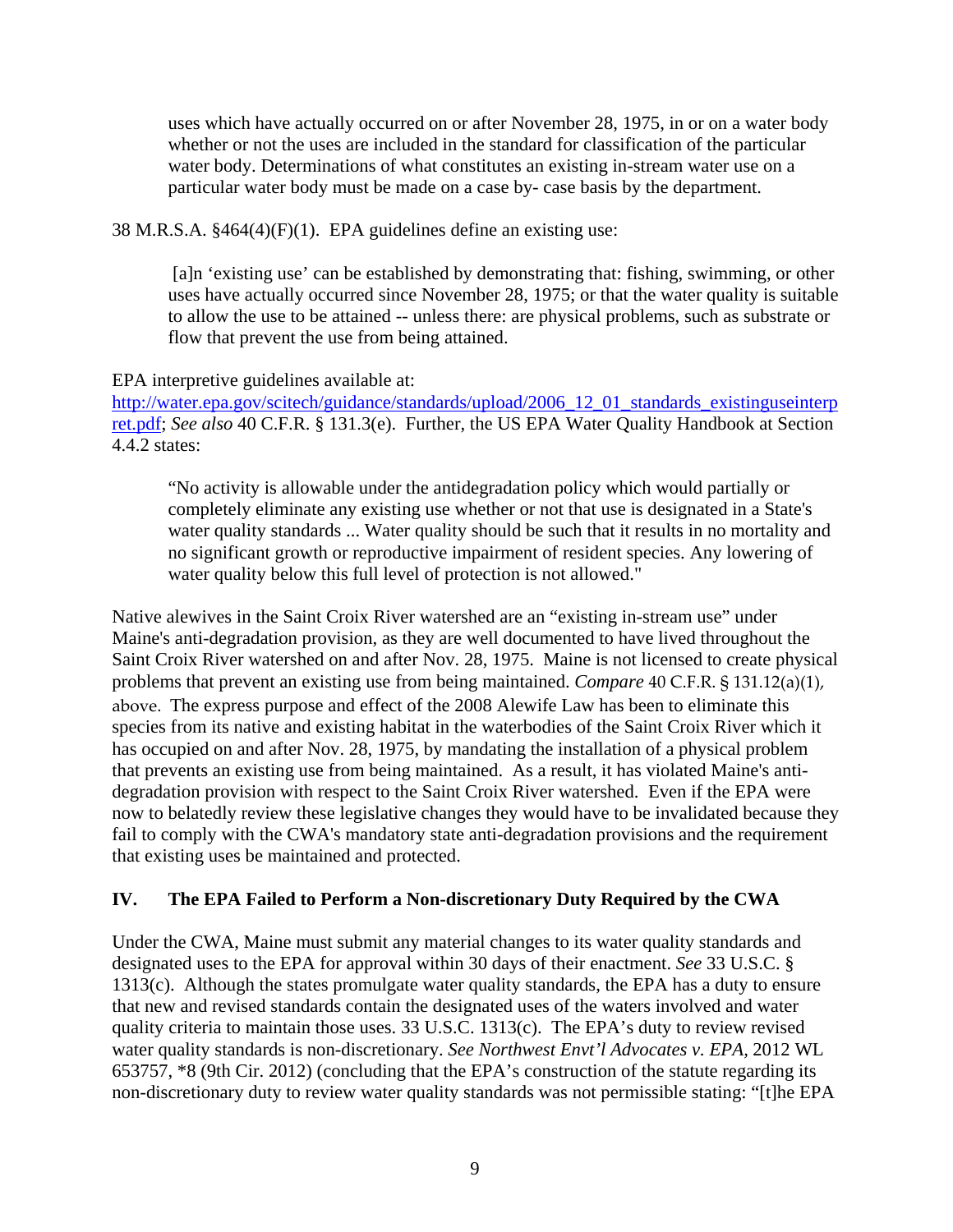cannot choose to review and approve water quality standards while ignoring separate provisions which have the potential to cripple the application of those standards. If the EPA is required to determine whether proposed water quality criteria are "sufficient to protect the designated uses" it would undermine the purposes of the Act to not require a review of provisions promulgated that may enable or disable the attainment of that criteria."); *see also Fla. Pub. Interest Research Group Citizen Lobby, Inc. v. EPA*, 386 F.3d 1070, 1080 (11th Cir. 2004) (finding that if *in effect* the new regulation results in new or revised water quality standards the EPA has a nondiscretionary duty to review); *see also Miccosukee Tribe of Indians of Fla. v. United States*, 105 F.3d 599, 602 (11th Cir. 1997). The EPA was informed of the State of Maine's failure to submit these changes in water quality standards and designated uses by concerned citizens on or before July 4, 2010. However, thus far, the EPA has refused to take any action to address this failure.

A state cannot circumvent the purposes of the CWA, including the EPA's obligation to review water quality standards revisions, by styling water quality standard changes as something else, or by failing to submit such changes to the EPA for review. *See Friends of Merrymeeting Bay v. Olsen*, No. 1:11-cv-00167 (D. Me. 2011) ("The Alewife Law may well effect a change in the water quality standards, and this revision may trigger EPA review . . . In *Miccosukee*, the Eleventh Circuit held that the EPA has a mandatory duty to evaluate laws that effectively amend existing state water quality standards even when the state has neither submitted the law to the EPA as an amendment to water quality standards nor styled the law as a water quality standards amendment."); *see also Northwest Envt'l Advocates,* 2012 WL at \*8; *Miccosukee Tribe of Indians of Fla.*, 105 F.3d at 602. Thus, "[e]ven if a state fails to submit new or revised standards, a change in state water quality standards could invoke the mandatory duty imposed on the [EPA] to review new or revised standards." *Miccosukee* at 602; *see also Fla. Pub. Interest*, 386 F.3d at 1089. In determining whether such a duty applies, it is the *effect* of the action in question that determines whether the standards have changed. *See Northwest Envt'l Advocates, 2012 WL at \*9; Miccosukee Tribe of Indians of Fla.*, 105 F.3d at 603. Even if Maine failed to submit the 2008 Alewife Law to the EPA (explicitly aimed at extirpating an indigenous species from its habitat), it had a duty to review the law when it was on notice that the law had the effect of lowering water quality standards by eliminating designated and existing uses of the watershed without a UAA in violation of the CWA.

Finally, a State's failure to follow the procedural requirements for amending its water quality standards does not absolve the EPA of its non-discretionary duty to review those revisions. *Fla. Pub. Interest*, 386 F.3d at 1089. Instead, it is one is one of the relevant factors that the EPA must consider when it reviews revised standards. *See* 40 C.F.R. § 131.5(a)(3) (requiring the EPA to review "[w]hether the State has followed its legal procedures for revising or adopting standards"). Thus, the fact that the 2008 Alewife Law, which changed the St. Croix River's water quality standard, was not based on a UAA is cause for the EPA to disapprove the change. Moreover, the fact that the change was not effectuated by a change to the Maine statute setting water quality standards, but instead through a separate statute, does not limit the EPA's obligation to review the change. What remains relevant is that the 2008 Alewife Law changed the St. Croix River's water quality standards and it was not reviewed for approval or disapproval by the EPA.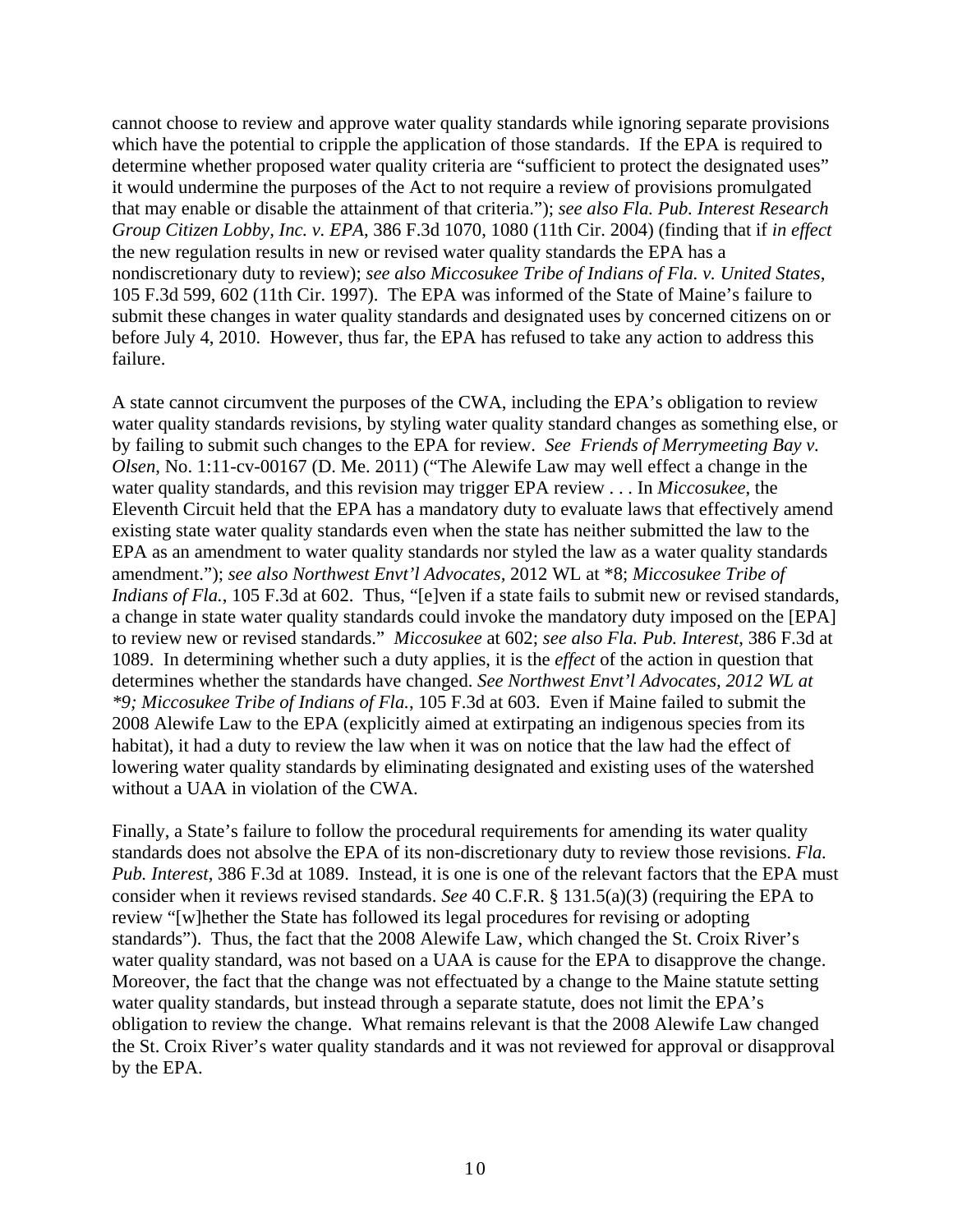#### **V. The 2008 Alewife Law Impacts Section 401 Certification of FERC-Licensed Dams**

There are three federally licensed dams on the St. Croix River directly above the Grand Falls Dam,<sup>19</sup> at West Grand Lake (FERC No. 2618); Spednic Lake (FERC No. 2492) and East Grand Lake (FERC No. 2660) that are undergoing FERC re-licensing and are subject to Section 401 Certification by the State of Maine. *See* http://www.ferc.gov/industries/hydropower.asp.

As shown above, the Class A, B and GPA Maine water quality standards assigned to the waters of the St. Croix River above these three FERC-licensed storage dams require them to be suitable habitat for, and to actually support, the river's native, indigenous alewives. The blockage of alewife passage at the Grand Falls Dam fundamentally prevents these waters from being in attainment of their statutory criteria and designated uses; and in doing so prevents the DEP from carrying out its legal duty under Section 401 to certify (or not certify) the dams as ensuring attainment of water quality standards in and above the dams' receiving waters. While the DEP has authority and is required to ensure passage at these dams for native fish, including alewives, in its Section 401 Certifications, such legal act will have no effect because the Legislature has blocked alewives from ever reaching the dams. Thus, the 2008 Alewife Law removes DEP's ability to properly issue and enforce Section 401 Certifications at these three storage dams, and in doing so, in fact prevents it from issuing Section 401 Certifications that ensure these waters in the St. Croix River attain their habitat related criteria and designated uses for native, indigenous fish populations.

The 2008 Alewife Law also prevents Maine citizens like Mr. Watts, who petitioned to participate in the ongoing Section 401 Certification process in order to ensure passage for alewives at these dams, from exercising their right to meaningfully participate in the relicensing of the West Grand, Spednic and East Grand Lake dams. Even if Mr. Watts were to successfully challenge the Section 401 Certifications at these dams for not providing alewife passage, such an outcome would have no effect because no alewives can reach the dams to be passed. And even if the DEP required alewife passage as part of its Section 401 Certification, the requirement would be ineffectual, since no alewives can reach the dams to be passed. This makes the participation of citizens such as Mr. Watts in the relicensing proceedings utterly meaningless.

Contrary to EPA's unofficial assertions in 2010 to Mr. Watts, the 2008 Alewife Law has a debilitating effect not just on the waters immediately above the Grand Falls Dam (which is exempt from Section 401 review), but has an equally debilitating effect on the receiving waters of three FERC-licensed dams which are now undergoing Section 401 review. This debilitating effect goes beyond the State of Maine's Section 401 authority under the Clean Water Act at these three storage dams. It also cripples the legal authority of the FERC and the U.S. Fish & Wildlife Service ("USFWS") under the Federal Power Act to prescribe fishways and other devices at

<u> 1989 - Johann Stein, marwolaethau a bh</u>

 $19$  EPA has previously taken the position that the Grand Falls dam is exempt from FERC licensing and Section 401 Certification because it was authorized by Congress and built prior to 1920 (the reach of the Federal Power Act of 1920), thus a conflict with the 2008 Alewife Law has been avoided. However, if the Grand Falls dam became structurally unsound and required a spillway replacement, the replacement would trigger a Section 401 Certification by DEP (Section 404 permits from the Army Corps of Engineers require Section 401 Certification for in-water work below the natural high water mark of the river), and a conflict of law would exist.